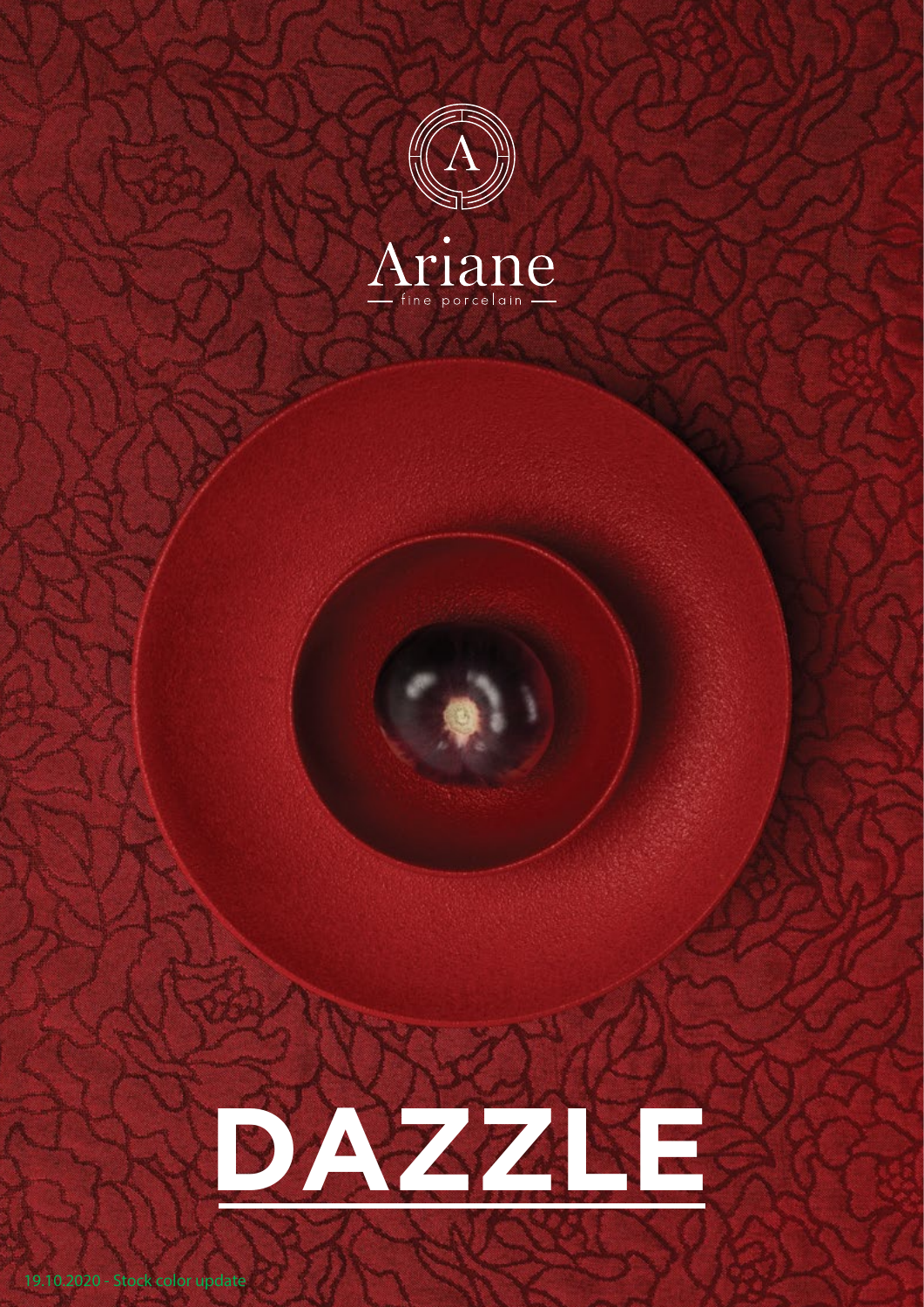## **DAZZLE**<br>BLACK





**FLAT PLATE**

**COUPE ELEVATED PLATE**

**DEEP PLATE**



**GOURMET DEEP PLATE**

> **PLATE VITAL RECTANGLE ELEVETED PLATE**

**ROUND RIMLESS PLATE**

**VITAL COUPE ELEVETED BOWL**

**VITAL SQUARE** 

**ELEVETED PLATE**



## **FLAT PLATE**

27 cm 27 cm APRARN259011027 APRARN259011027

> **COUPE ELEVATED PLATE**



26 cm 26 cm APRARN259012026 APRARN259012026





27 cm 27 cm AVCARN259111027 AVCARN259111027



28 cm 28 cm APRARN311012028 APRARN311012028

21 cm 21 cm



AVCARN259012001 AVCARN259012001

27 cm 27 cm AVCARN259011027 AVCARN259011027



**VITAL RECTANGLE ELEVETED PLATE**

24 x 13 cm 24 x 13 cm AVRARN259011024 AVRARN259011024



**ROUND RIMLESS PLATE**

30 cm 30 cm AVSARN259011030 AVSARN259011030

21 cm 21 cm

AVCARN259022021 AVCARN259022021 **ELEVETED BOWL** 19.5 x 13.5 x 10.5 cm 19.5 x 13.5 x 10.5 cm

**VITAL COUPE ELEVETED BOWL**

**VITAL SQUARE ELEVETED PLATE**

AVRARN259022019 AVRARN259022019











27 cm 27 cm APRARN408011027 APRARN408011027

> **VITAL RECTANGLE ELEVETED BOWL**

26 cm 26 cm APRARN408012026 APRARN408012026



27 cm 27 cm AVCARN408111027 AVCARN408111027



28 cm 28 cm APRARN511012028 APRARN511012028

21 cm 21 cm AVCARN408012001 AVCARN408012001



27 cm 27 cm AVCARN408011027 AVCARN408011027



24 x 13 cm 24 x 13 cm AVRARN408011024 AVRARN408011024



30 cm 30 cm AVSARN408011030 AVSARN408011030



21 cm 21 cm AVCARN408022021 AVCARN408022021 19.5 x 13.5 x 10.5 cm 19.5 x 13.5 x 10.5 cm AVRARN408022019 AVRARN408022019